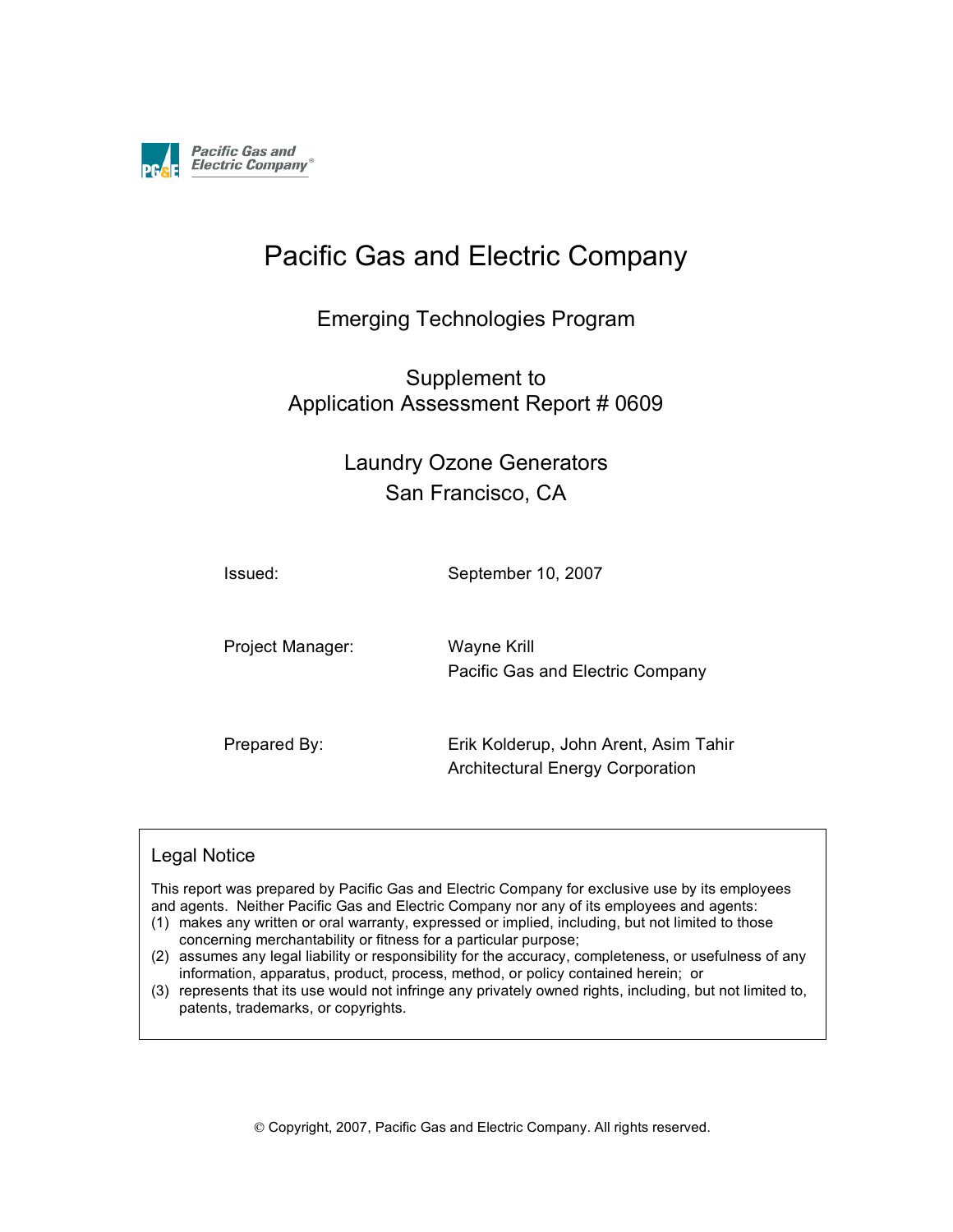## **Laundry Ozone Generators Evaluation Report Table of Contents**

| 0.0                                    |  |
|----------------------------------------|--|
| 1.0                                    |  |
| 2.0                                    |  |
| 2.1<br>2.2<br>2.3<br>2.4               |  |
| 3.0                                    |  |
| 3.1<br>3.2<br>3.3<br>3.4<br>3.5<br>4.0 |  |
| 4.1<br>4.2<br>4.3                      |  |
| 5.0                                    |  |
| 6.0                                    |  |

This evaluation report is a supplement to Report #0609, *Marketable Technologies for the Hospitality Segment*. The full list of supplements follows:

- Occupancy-Based Guestroom Controls
- Hotel Bathroom Lighting Controls
- Laundry Ozone Generators
- Demand Controlled Ventilation
- Card-Key Guestroom Controls
- Efficient Electric Hand Dryers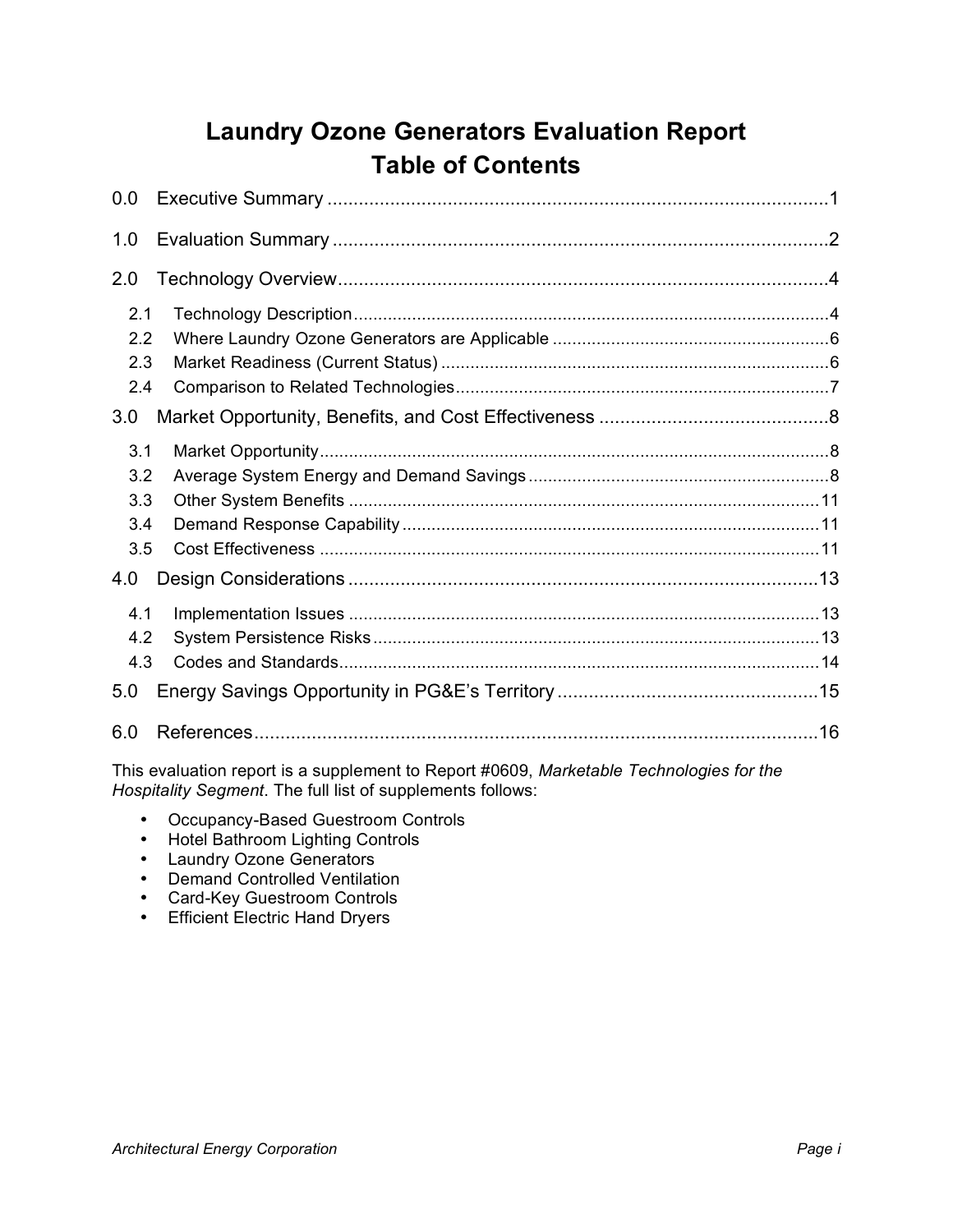## **List of Tables**

# **List of Figures**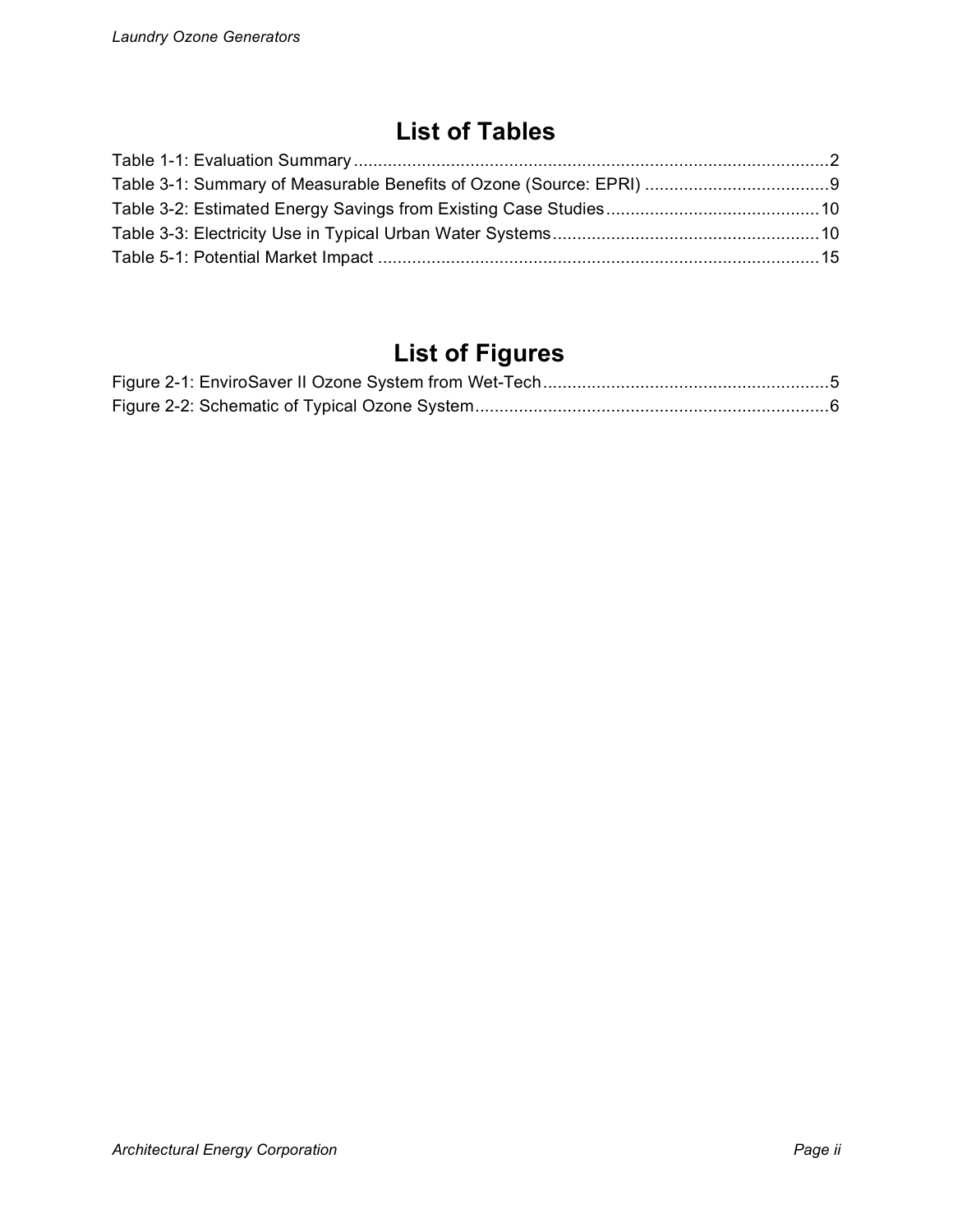### **Preface**

The San Francisco office of Architectural Energy Corporation (AEC), an energy and environmental research, development, and design consulting firm headquartered in Boulder, Colorado, prepared this document for PG&E. The report was contributed to by Asim Tahir, and reviewed for technical quality and responsiveness by Erik Kolderup and Donald Frey. Wayne Krill of PG&E provided guidance and input as project manager.

Please note that product and manufacturer names used in this report are proprietary and may be trademarked and copyrighted.

### **Acknowledgements**

This project would not have been possible without the ongoing assistance of Steve Hutchison, PG&E's Hospitality Segment Program Manager and of Sharon Harris, Account Services Manager for major hotels.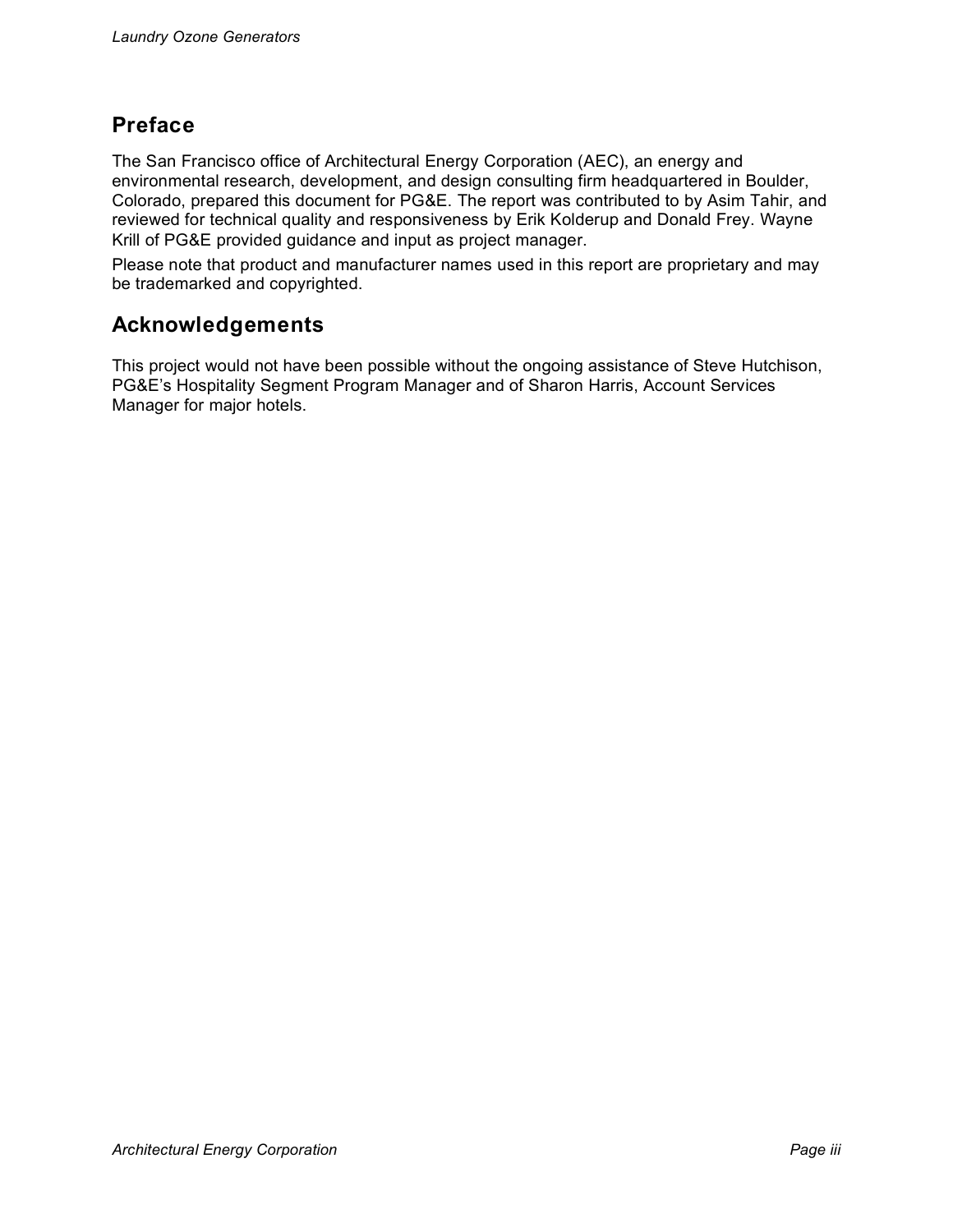# **0.0 Executive Summary**

In a laundry application, ozone can increase the efficiency of the wash cycle. Ozone works in conjunction with laundry chemicals, thereby reducing the energy requirements and the amount of chemicals used.

**Laundry ozone generator systems can save 0.22 gallons of water and 1400 Btu of energy for every pound of laundry processed.** Energy savings are primarily achieved through reduced heating requirements for hot water. Ozone generators can be added to existing laundry systems to inject ozone gas into the wash water.

**Various vendors offer laundry ozone generator systems** which work on the same basic principle, but use different methods of introducing ozone gas to the washing machines.

**In addition to the savings to heat water, electrical savings are also generated based on reduced run time** for washing machines and domestic water pumps and **lower cooling costs,** if the laundry is mechanically cooled. These savings are highly dependent on the configuration of the existing laundry system and the vendor that installs the ozone system.

**Municipal agencies may also benefit from water pumping energy savings,** if a significant number of customers in their service area implement this technology.

According to a study by the California Urban Water Conservation Council, a **450 room hotel** which handles 3.5 million pounds of laundry per year **can save 49,255 therms and \$43,552 annually**. The implementation cost for an ozone generator system is close to \$55,000, yielding a 1.2 year payback. This system can qualify for a maximum of a \$27,500 incentive from PG&E under the Standard Performance Contract program, reducing the payback period to 0.6 year.

Similarly, a **150 room motel** which handles 0.6 million pounds of laundry per year **can save 8,374 therms and \$7,404 annually**. The implementation cost for an ozone generator system is close to \$17,000, leading to a 2.3 year payback. This system can qualify for a \$10,300 incentive under the Standard Performance Contract program, reducing the payback to 1.39 years.

Currently the following vendors are known to offer products based on this technology:

- o Clearwater Tech, LLC http://www.cwtozone.com
- o EnviroCleanse Inc. http://www.envirocleanse.com
- o Ozone Laundry Systems http://www.ozonelaundrysystems.com
- o IndustrOzone Tech Inc. http://www.industrozone.com
- o WaterEnergy Tech, Inc. http://www.waterenergy.com
- o Green Suites' O-Tech Direct Injection Ozone Laundry System http://www.greensuites.com
- o Wet-Tech http://www.wet-tech.com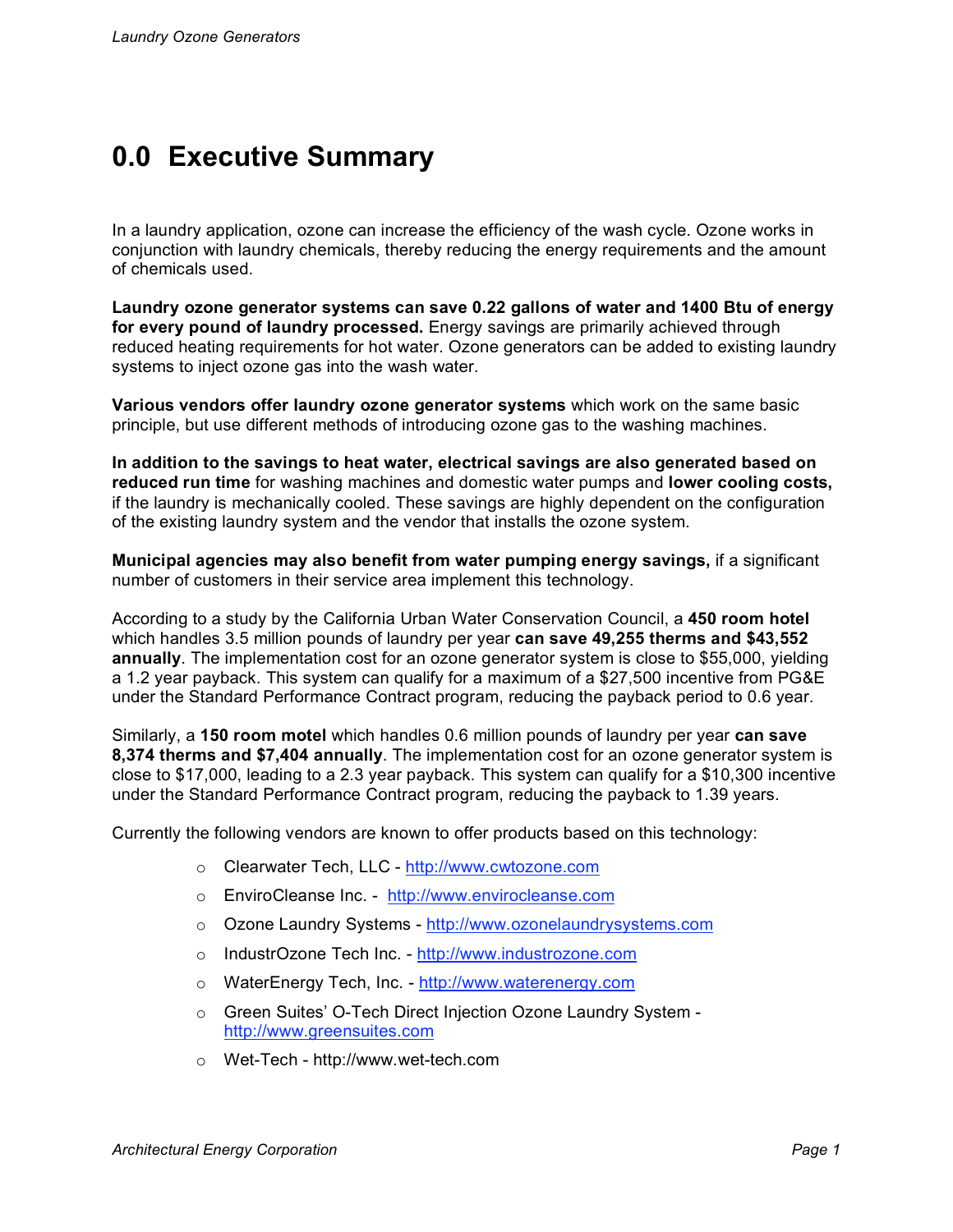# **1.0 Evaluation Summary**

Estimates by the California Urban Water Conservation Council indicate that each pound of laundry requires approximately three gallons of fresh water, which is eventually discharged into the sewer system and has to be treated at a wastewater plant. Ozone in the laundry increases the efficiency of the wash cycle, leading to water savings of 0.22 gallons and energy savings of approximately 1400 Btu for every pound of laundry processed. Energy savings are primarily achieved through reduced heating requirements for water. Ozone generators can be added to existing laundry systems to inject ozone gas into the wash water. Ozone is an unstable molecule of oxygen which makes it extremely effective in cleaning and sanitizing.

Ozone is 3,000 times faster and 150 percent more effective than chlorine at destroying bacteria and viruses, and leaves no residue.

Ozone can achieve viral and bacterial removal rates as high as 99.7% when applied properly.

Chemical suppliers have a high degree of influence on the operation of commercial laundry facilities. Securing their cooperation is crucial to the implementation of an ozone system in an existing laundry.

| Criteria                     | <b>Score</b><br>$(1 = poor,$ | <b>Notes</b>                                                                                                                                                                                                                                                                                                                                                                                                          |
|------------------------------|------------------------------|-----------------------------------------------------------------------------------------------------------------------------------------------------------------------------------------------------------------------------------------------------------------------------------------------------------------------------------------------------------------------------------------------------------------------|
|                              | $10 =$ excellent)            |                                                                                                                                                                                                                                                                                                                                                                                                                       |
| Speed of Implementation      | 5                            | Cooperation will be required between the product<br>manufacturer, the facility staff, and the laundry chemical<br>supplier to design an optimal system for the type of laundry<br>load at the facility.                                                                                                                                                                                                               |
| <b>Focus on Products</b>     | 7                            | Product is well-defined and benefits are readily understood.                                                                                                                                                                                                                                                                                                                                                          |
| <b>Demand Reduction</b>      | 3                            | Savings are primarily realized through reduction in water<br>heating requirements. Unless a facility is using an electric<br>boiler to heat the laundry supply water, the demand reduction<br>will be low. Most laundries work on an early schedule and are<br>not in operation during peak times. Ozone systems may also<br>reduce wash time per load; this may allow laundries to avoid<br>operating at peak times. |
| <b>Cost Effectiveness</b>    | 6                            | Significant initial cost. Payback depends on frequency of use<br>and has been reported in various case studies to be between<br>2 to 4 years, without incentives.                                                                                                                                                                                                                                                     |
| Persistence                  | $\overline{7}$               | Savings should persist with good O&M practices over the life<br>of the system. The system life is estimated at 15 years.                                                                                                                                                                                                                                                                                              |
| <b>Customer Satisfaction</b> | $\overline{7}$               | Ozone laundry systems are best suited to medium or lightly<br>soiled fabrics such as guestroom linen. Facilities with<br>restaurants where table linen is also laundered may have to<br>continue using chemical reagents for satisfactory<br>performance.                                                                                                                                                             |
| Supply                       | 6                            | Numerous suppliers exist, offering varying designs and<br>techniques of using ozone in laundry systems.                                                                                                                                                                                                                                                                                                               |
| <b>Market Size</b>           | 4                            | Applicable to hotels with on-site laundry systems. A range of<br>system sizes are available to accommodate various laundry<br>installations.                                                                                                                                                                                                                                                                          |

#### **Table 1-1: Evaluation Summary**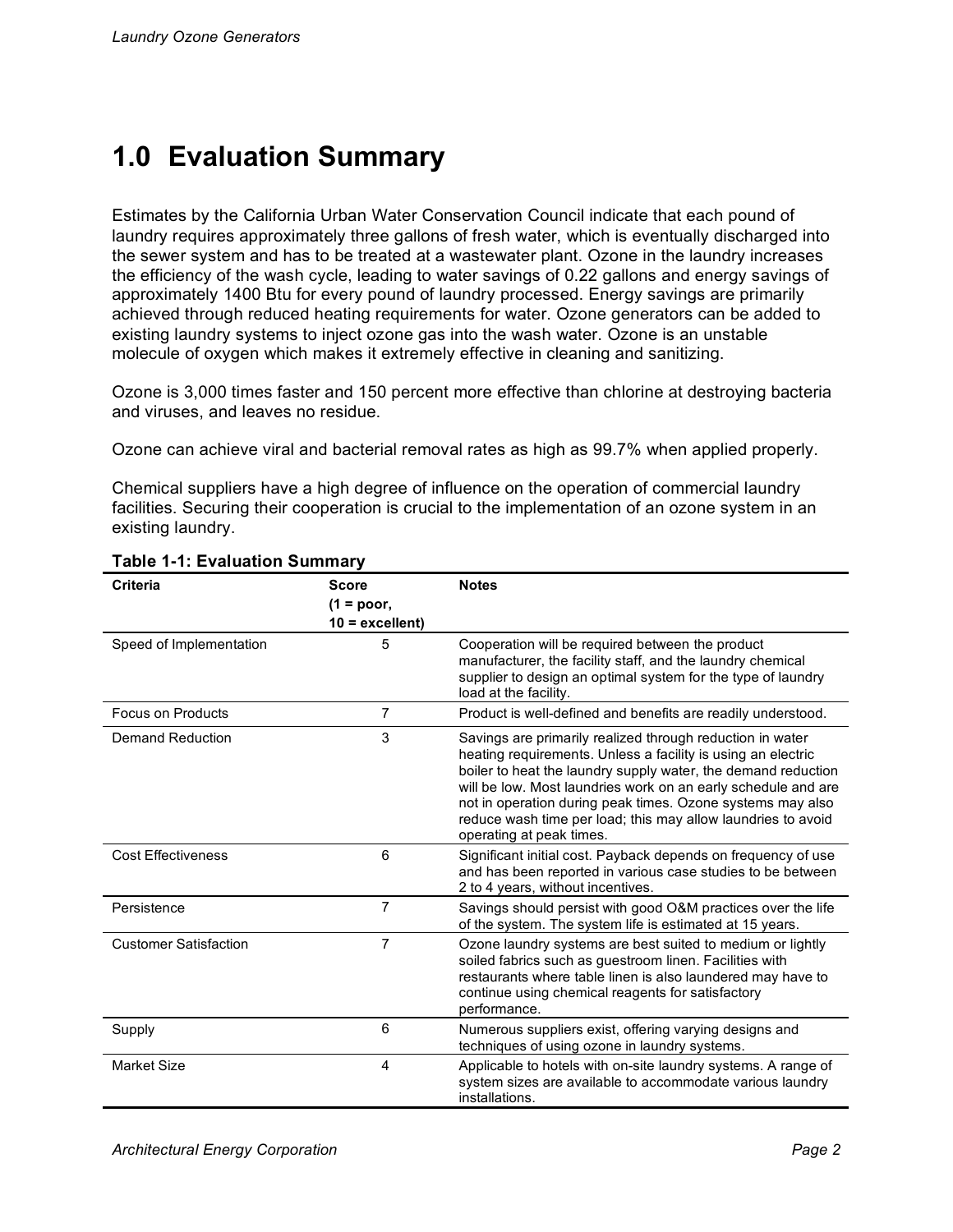| Magnitude of Energy Savings   |   | Energy savings will be mostly realized through reduction of<br>natural gas use in water heating requirements. There are<br>secondary electric energy savings realized because less<br>energy is required to pump water. Reduced cycle times for<br>washing machines also save energy. |
|-------------------------------|---|---------------------------------------------------------------------------------------------------------------------------------------------------------------------------------------------------------------------------------------------------------------------------------------|
| PG&E Program                  | 6 | Can be rebated through SPC programs, so actual savings<br>are verified through performance monitoring                                                                                                                                                                                 |
| <b>Existing Installations</b> | 8 | Mature technology with many installations nationwide.                                                                                                                                                                                                                                 |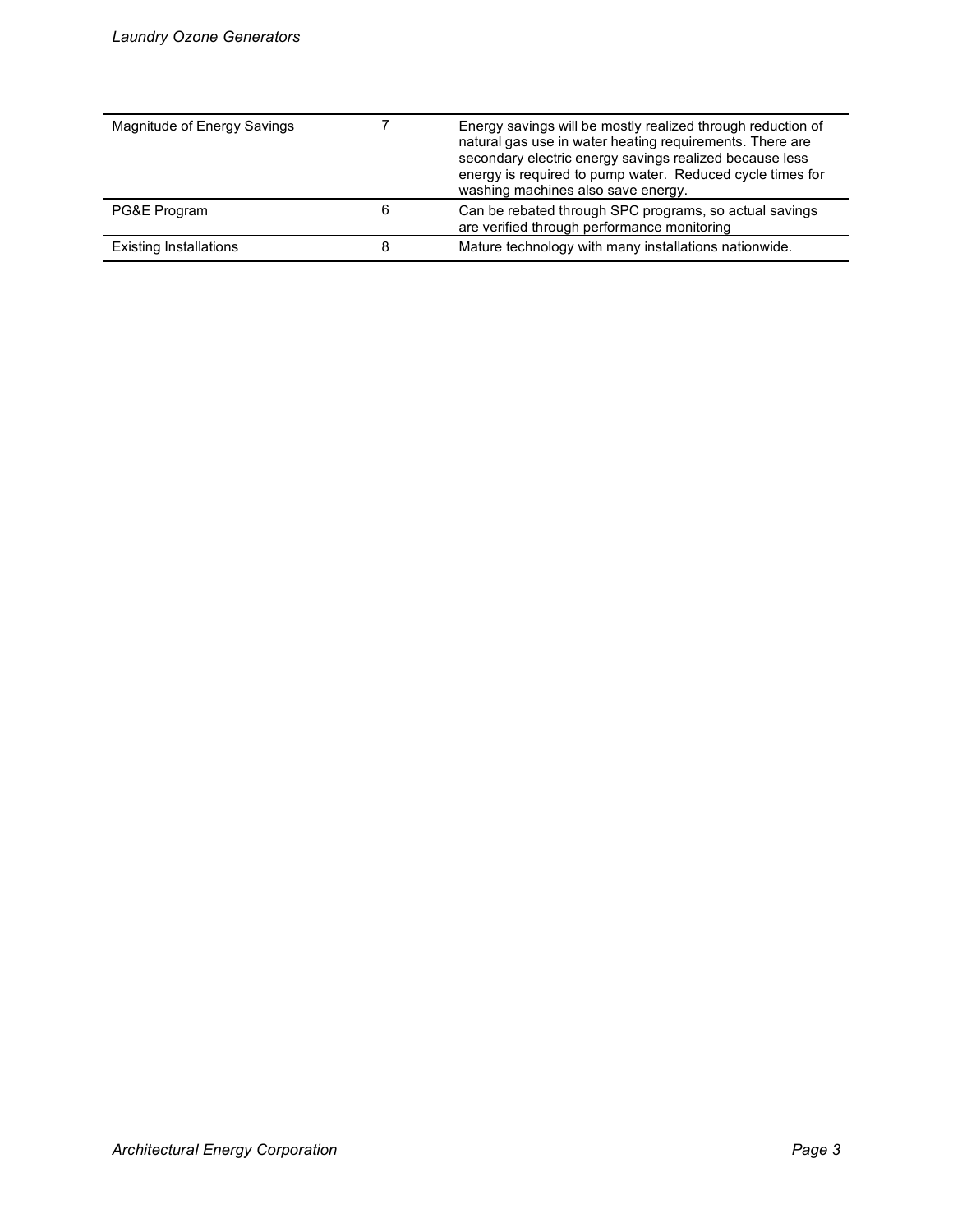# **2.0 Technology Overview**

Ozone is made up of three oxygen atoms  $(O_3)$ , instead of the more common molecular structure of two oxygen atoms  $(O_2)$ . The extra atom makes it an unstable molecule. Chemically, it wants to shed one of the oxygen atoms. A single atom of oxygen is extremely reactive. That is, it wants to combine with something else. Ozone is a powerful oxidizer and germicide that works 3,000 times faster and is 150% more effective than chlorine in removing soil from laundry.

Ozone works in combination with detergents to make the detergents more effective. It removes the soil that is held by the detergents so that the detergent can be released back into the washing cycle to remove additional soil from the fabric. Ozone accomplishes this by:

- replenishing oxygen in the wash water
- decomposing fats, oil, and grease
- preventing re-deposition of soil
- softening the wash water
- purifying the wash water
- working like an oxygen bleach
- removing soil attached to the wash chemicals

This process makes wash water cleaner by reducing soil levels and making chemicals more effective. Cleaner water allows for detergent and bleach formulas that use fewer chemicals. The wash cycle has fewer water operations, shorter wash time, and lower water temperatures (hot water is not needed). Peroxide can be used instead of chlorine for bleaching (this enhanced oxygen technology has synergy with peroxide; ozone and oxygen bleaches provide superior performance compared to chlorine bleach).

Ozone cannot be shipped or stored due to its unstable nature and must be produced at the point of use. Ozone generator systems for laundries use a corona discharge or ultraviolet light to generate ozone from ambient air. The ozone gas is either injected directly into the wash wheel or transferred to a pressurized holding tank which injects it into the wash wheel as needed. The specific method by which ozone is injected into the wash process is different for each manufacturer. The equipment needed to generate ozone is of a moderate size, and many components can easily be mounted on the wall.

### **2.1 Technology Description**

The technology is offered by various suppliers for different capacity systems. Some of these suppliers are mentioned below along with their corporate websites for more information. This list is not comprehensive and many other suppliers may offer this technology.

- Clearwater Tech, LLC http://www.cwtozone.com
- EnviroCleanse Inc. http://www.envirocleanse.com
- Ozone Laundry Systems http://www.ozonelaundrysystems.com
- IndustrOzone Tech Inc. http://www.industrozone.com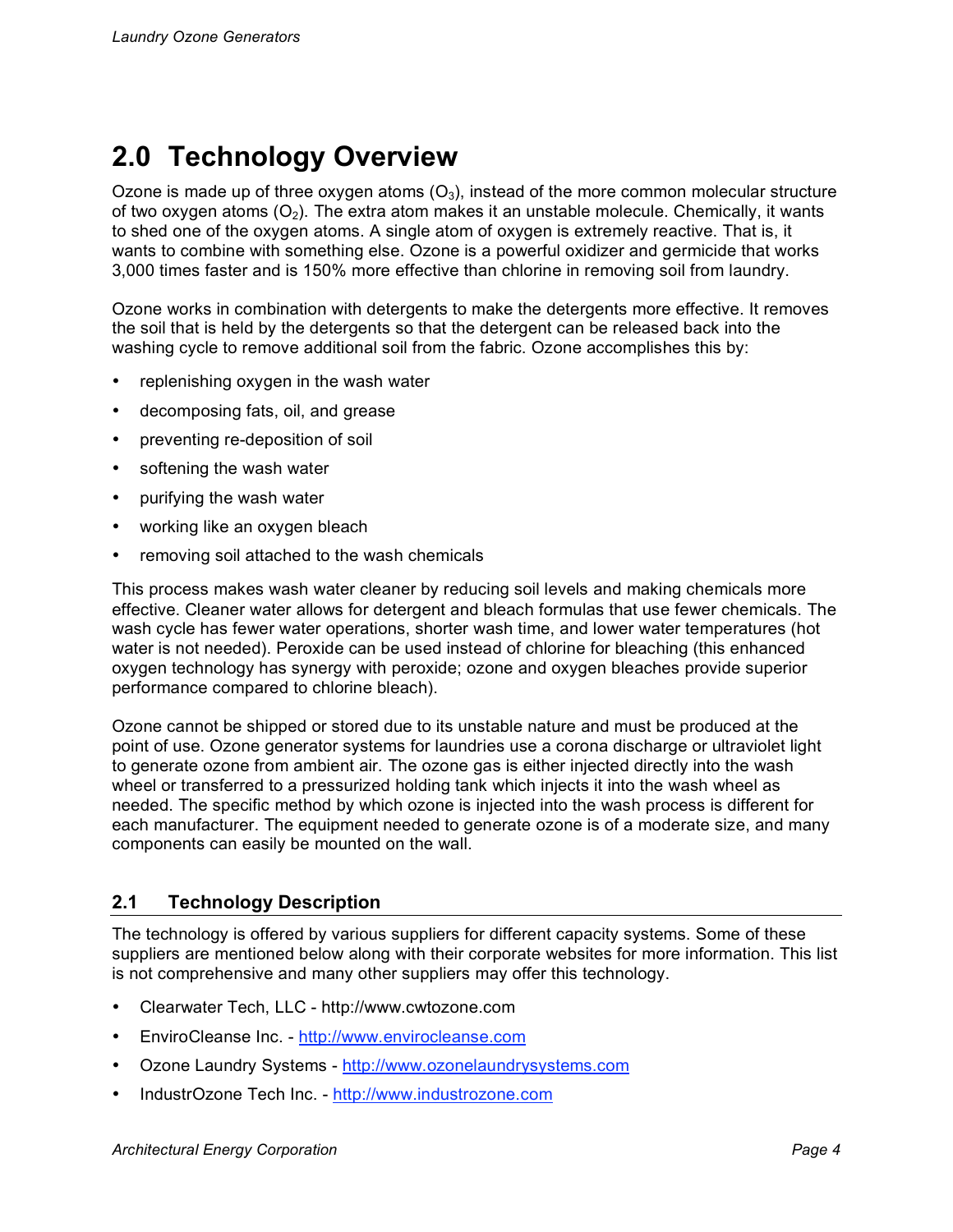- WaterEnergy Tech, Inc. http://www.waterenergy.com
- Green Suites' O-Tech Direct Injection Ozone Laundry System http://www.greensuites.com
- Wet-Tech http://www.wet-tech.com

The concept is essentially the same across all the product offerings. The differences are in the way ozone is generated and whether it is injected directly in the wash water or sent to a pressurized tank. These differences lead to varying system efficiencies and paybacks.

Systems that inject ozone directly into the wash wheel operate only when ozone is needed, while systems that maintain ozonated water in a tank may require the generator to keep cycling to maintain the required ozone level. It is, therefore, difficult to estimate the additional electric energy consumed to power the ozone generators. Wet-Tech is one of the manufacturers with a product that works on the principle of direct injection of ozone into the wash wheel. It estimates that in a standard laundry that has three wash machines with capacities between 35 lbs. and 180 lbs., its system will require about 4 amps at about 1,200 volts to operate. For three phase power, this is roughly equivalent to 8 kW. However, this operation is intermittent; so the energy consumption is not increased significantly, but demand might spike. This increase in energy consumption is overcome by the significant energy savings due to reduction in wash times. Overall, Wet-Tech claims electrical savings between 12–15%.



The EnviroSaver II

#### **Figure 2-1: EnviroSaver II Ozone System from Wet-Tech**

A typical ozone system has four main components.

**Air delivery:** An oil-free compressor with an air dryer delivers clean dry air to the ozone generator.

**Ozone generator:** The ozone generator passes this low pressure air through a high voltage electric field or ultraviolet exposure to create ozone from the oxygen in the air. The ozone is then passed on to the injection apparatus.

**Ozone injection:** Ozone can be injected directly into a wash wheel or into a pressurized storage tank.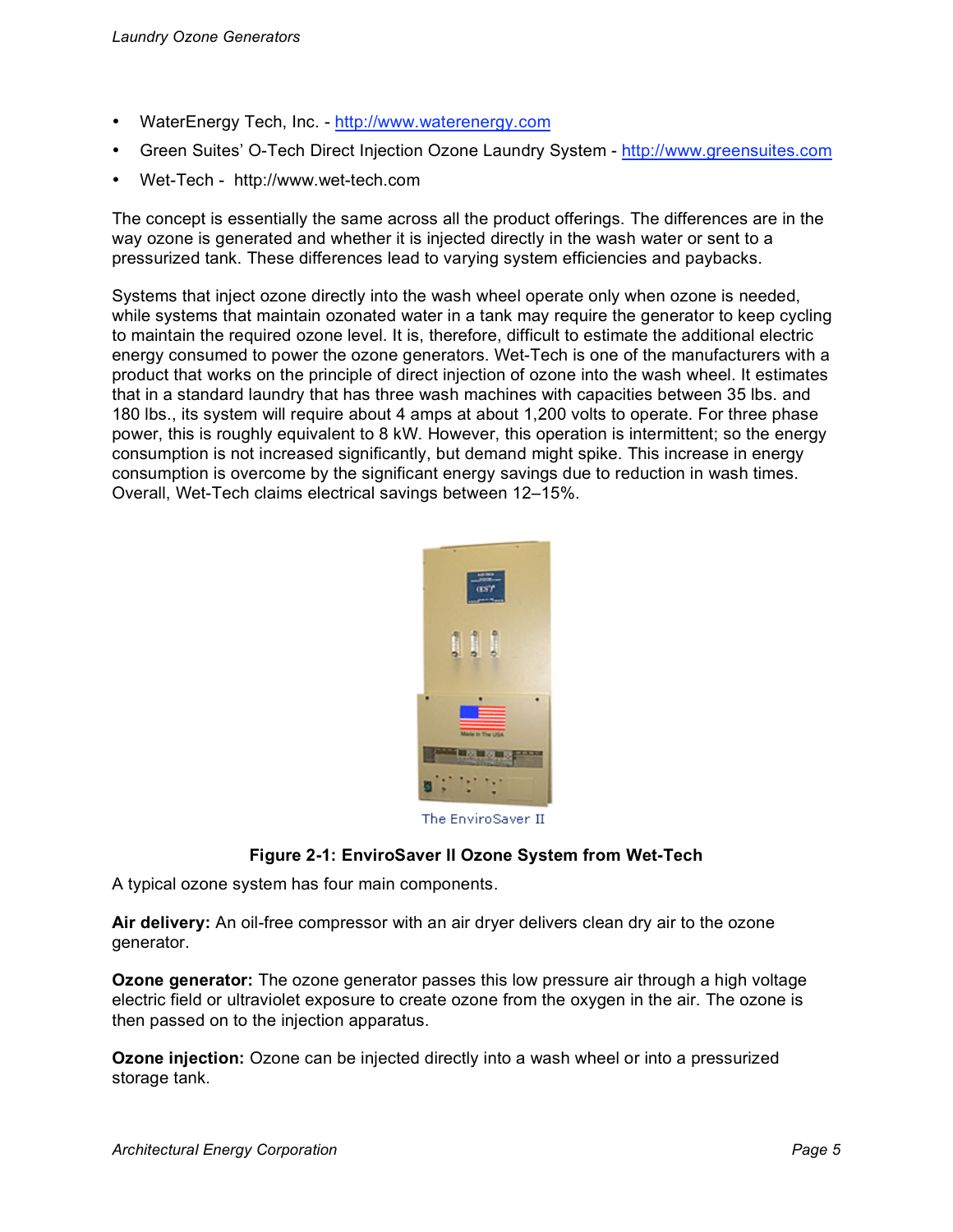**Controls:** Integrated controls are used to program wash formulas for different kinds of loads. The controls determine when ozone will be injected into the system and how the various cycles will be run.



**Figure 2-2: Schematic of Typical Ozone System (Source: California Urban Water Conservation Council)**

Figure 2-2 shows a system using a pressurized water tank instead of direct injection into the wash wheel. Due to the wide variety of products and solutions offered by different manufacturers, a more detailed technical analysis of these systems is beyond the scope of this report.

### **2.2 Where Laundry Ozone Generators are Applicable**

Ozone generators can be used in any type of laundry. Manufacturers offer the products in different sizes and with varying capacities to accommodate varying sizes of laundry. This technology has been successfully used in hotels, hospitals, and commercial and industrial laundries. Ozone is not recommended in facilities where a large proportion of the laundry load is heavily soiled. It is most effective with light or medium soil classification loads. Most hotels with on-premise laundries will find it suitable for bedding and most table linens. If the table linens are heavily soiled, the laundry may still have to wash table linens with the traditional wash cycles and chemicals.

### **2.3 Market Readiness (Current Status)**

The technology has been in the market for over 20 years with many suppliers offering varying products. A literature review indicated that ozone systems were the subject of significant debate within the industry over the last 15 years. Some unsatisfactory operation resulted due to neglecting the role of wash chemicals in the process and problems with generator equipment. Ozone systems are thus no longer viewed as a catch-all solution but a complement to existing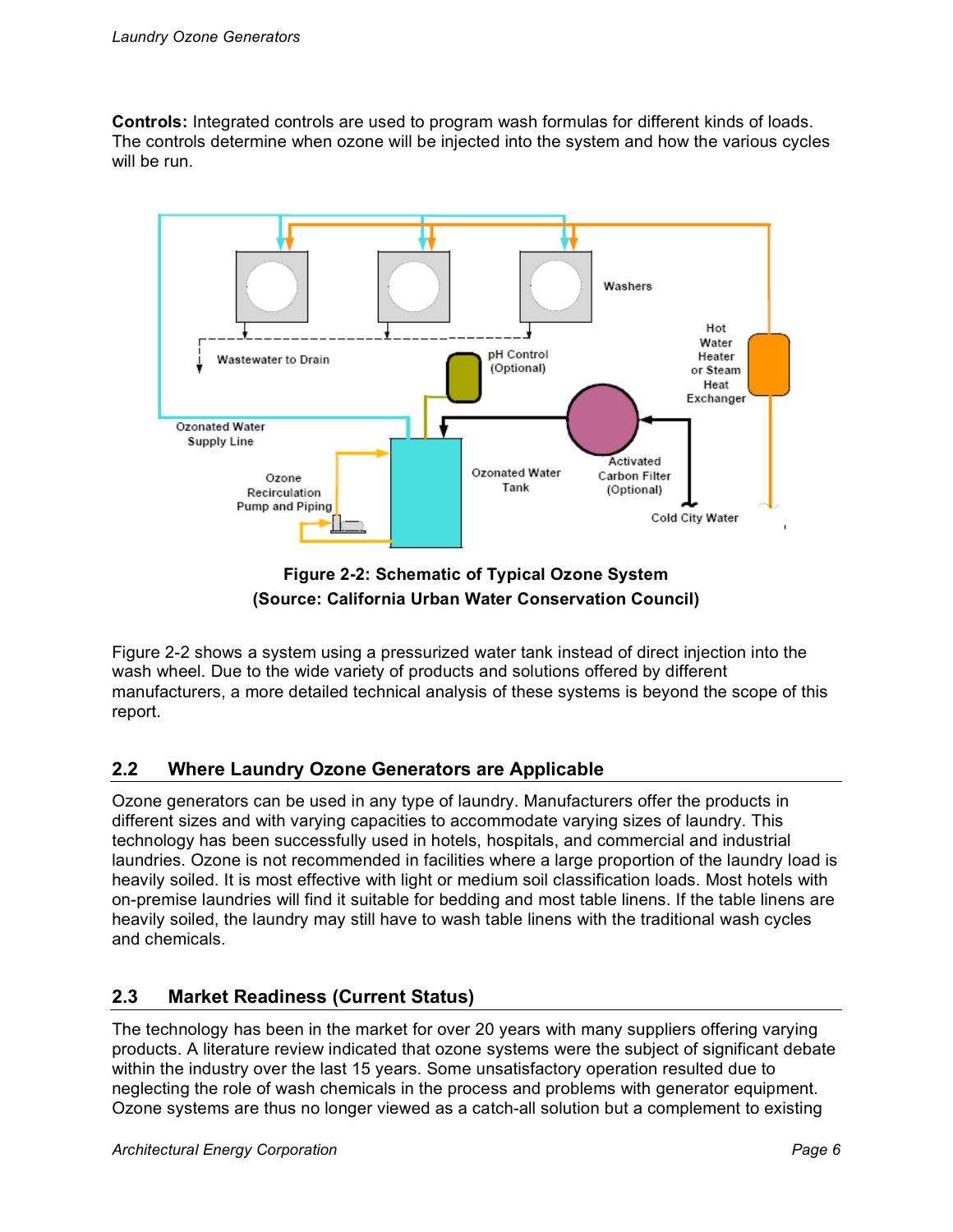wash technology and practices. More recent articles from trade magazines and hotel customers all present a favorable picture of the effectiveness of ozone in laundry applications.

### **2.4 Comparison to Related Technologies**

Ozone is the only substance for enhancing laundry operations that provides energy savings, water savings, reduced wash times, reduced chemical usage, and improved fabric life.

Some of the systems inject the ozone on the fabric to remove the soil through oxidation. At least one supplier of laundry chemicals (detergents, fabric softeners, etc.) claims that this process essentially oxidizes the fabric, reducing the tensile strength of the fabric. No independent sources were found to verify this claim.

Systems have to be designed and operated to make sure that the concentration of ozone injected in the water is adequate for it to be effective. The half-life of ozone in water is only about 15 to 20 minutes under normal conditions (75°F with no contaminants). In other words, 15 minutes after generation, the ozone level will normally be reduced to half its original concentration. Ozone depletes much faster in warm water than in cold water. Systems that use a high concentration of ozone to oxidize the soil on the fabric typically require cold water to prolong the life of ozone molecules in the water.

Systems that inject ozone directly into the wash wheel work with low ozone concentration, primarily treating the wash water, which oxidizes the soil and enables the detergent to work more effectively on the fabric. Since ozone is generated on demand, this system allows flexibility in water temperatures and wash formulas.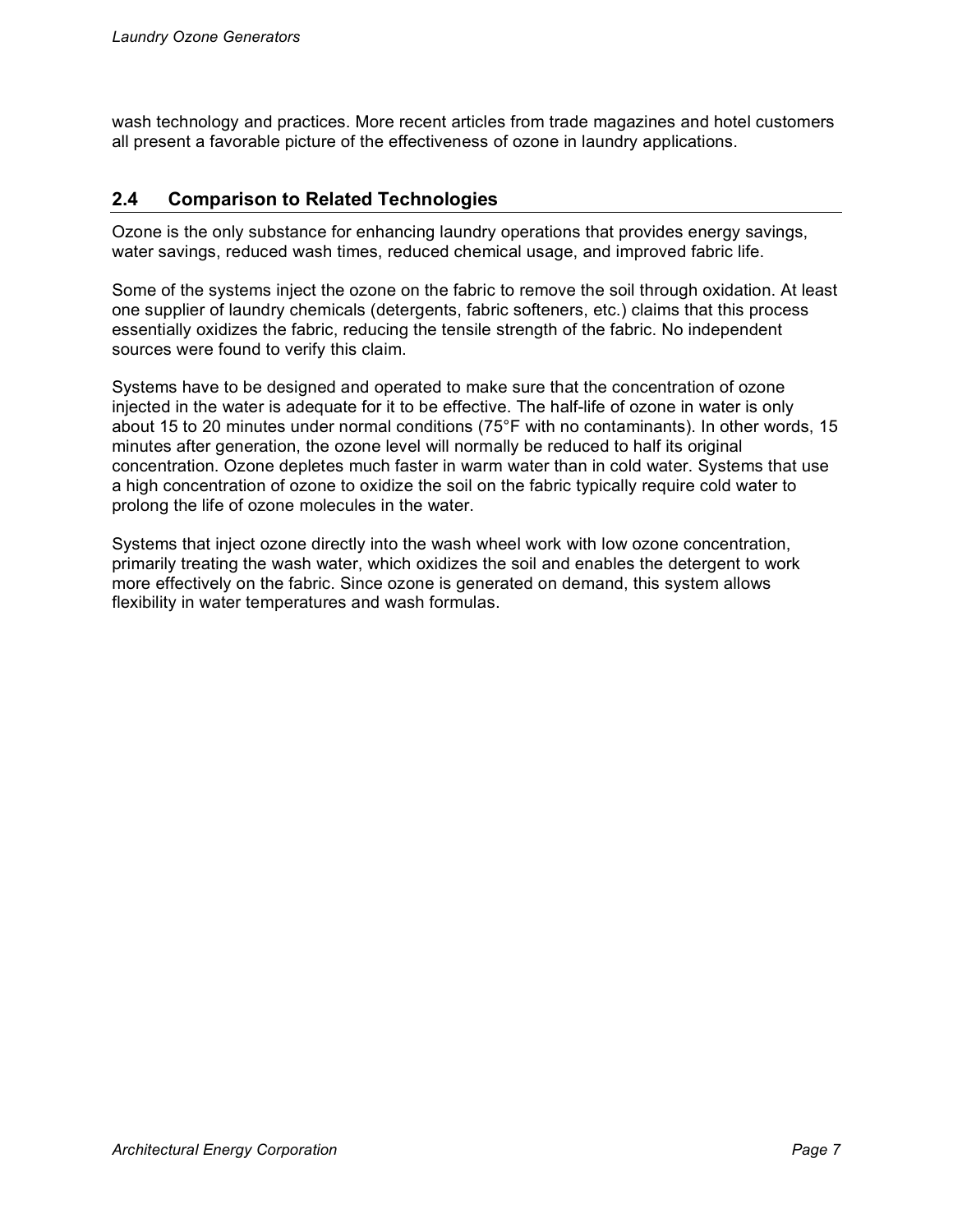# **3.0 Market Opportunity, Benefits, and Cost Effectiveness**

### **3.1 Market Opportunity**

According to the California Hotel and Lodging Association (CHLA), there are 6,500 hotels and motels in California with some form of on-premise laundry. Some of these may be limited to coin-operated laundries for guest use, while others will have a high-capacity laundry to process the hotel linen in house. Ozone laundry systems are applicable to hotels, plus many other types of large-scale laundry operations, such as hospitals, nursing homes, and commercial and industrial laundries.

### **3.2 Average System Energy and Demand Savings**

Energy savings are primarily realized through reducing or eliminating the energy required for heating water. This will result in natural gas savings for PG&E's hotel / motel customers that heat water with natural gas. There may be additional electric energy savings due to shorter wash times and reduced energy needed for water pumping. These electric savings depend entirely on existing equipment at a particular site and are difficult to quantify over the whole market segment. This report only estimates gas savings for the customer and electric savings for the municipal water utilities.

Since ozone works best in ambient water temperatures, the water is either not heated at all, or heated to lower temperatures than required in conventional wash cycles. The water heating energy savings over conventional laundry systems is approximately 80 percent in most applications. Actual energy savings realized will depend on the proportion of loads that must be washed with standard chemistry in high temperature, such as food and beverage linen, mop heads, and bar rags.

If the laundry room is mechanically cooled, the reduced use of hot water will also reduce cooling load and lead to electric savings. For laundry rooms not cooled mechanically, the reduced use of hot water will keep the room more comfortable for staff.

The Electric Power Research Institute (EPRI) conducted a study of ozone laundry system installations in hospitals and provided a summary of savings claimed by manufacturers and measured at actual installations. This did not include baseline information, so it is not possible to convert the percentage savings to energy units. This summary is useful, however, and is provided in Table 3-1.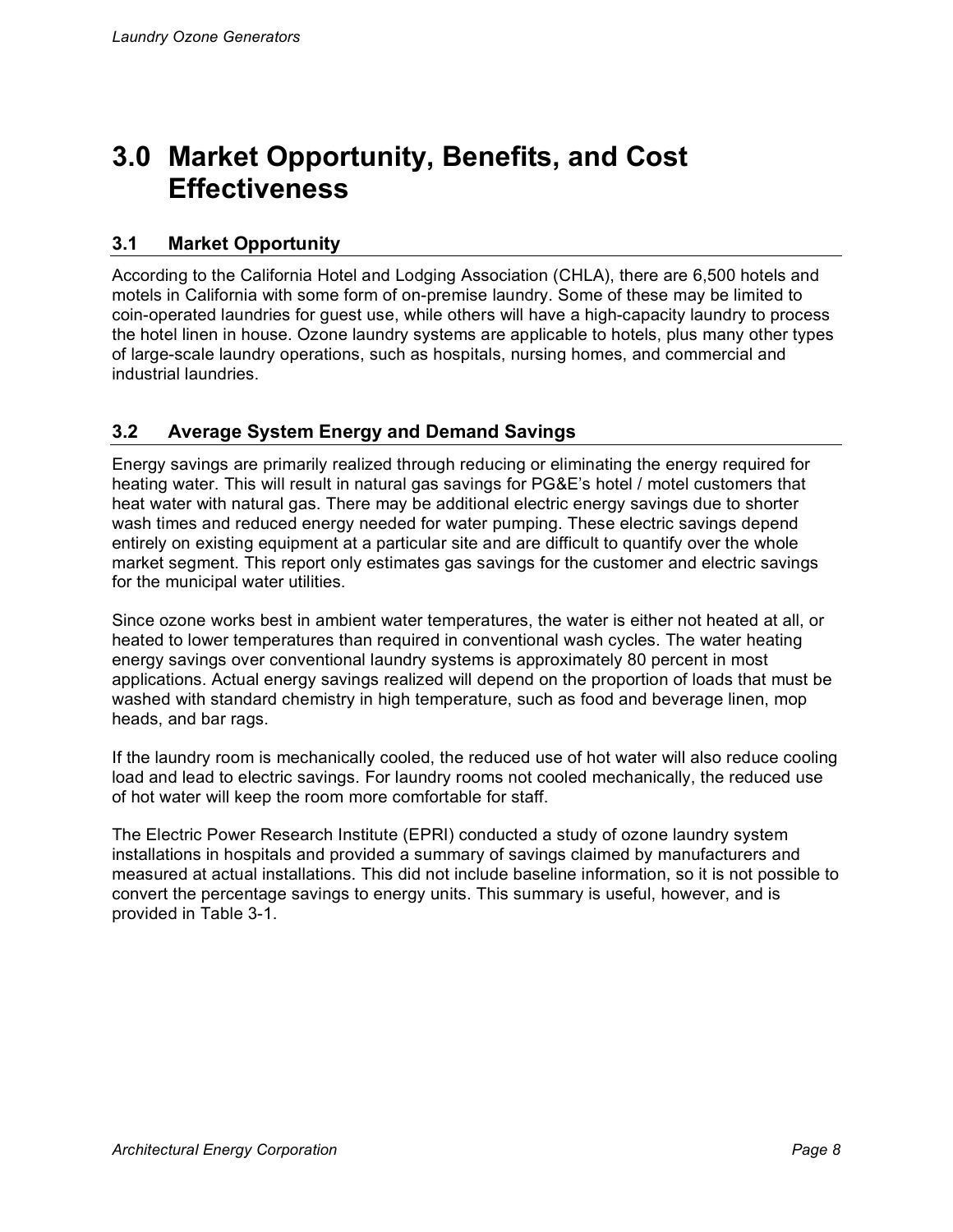| <b>Benefit</b>                                  | <b>Cost Decrease</b> | <b>Source of Values</b><br>(number of samples) |
|-------------------------------------------------|----------------------|------------------------------------------------|
| Reduced Energy Cost <sup>1</sup>                | 20-100%              | Manufacturers claims (n=4)                     |
|                                                 | 75-95%               | Actual installations (n=3)                     |
| Increased Linen Life                            | $15 - 50\%$          | Manufacturers claims                           |
|                                                 | $60 - 66%$           | Actual installations (n=2)                     |
| Reduced Drying Time                             | $10 - 30%$           | Manufacturers claims                           |
|                                                 | $13 - 22%$           | Actual installations (n=2)                     |
| Reduced Chemical / Detergent Costs <sup>2</sup> | $35 - 70%$           | Manufacturers claims                           |
|                                                 | $36 - 92%$           | Actual installations (n=4)                     |
| Reduced Water / Sewer Costs                     | $15 - 75%$           | Manufacturers claims                           |
|                                                 | $25 - 35%$           | Actual installations (n=3)                     |
| Reduced Wash Cycle Time (reduced                | 10-45%               | Manufacturers claims                           |
| labor costs)                                    | 20-46%               | Actual installations (n=2)                     |

|  | Table 3-1: Summary of Measurable Benefits of Ozone (Source: EPRI) |  |
|--|-------------------------------------------------------------------|--|
|--|-------------------------------------------------------------------|--|

<sup>1</sup> It is not clear whether these estimates are for gas savings only or for both gas and electricity savings.

 $2A$  report by the California Urban Water Conservation Council concludes that ozone system installations are costneutral in terms of wash chemicals since chemicals optimized for use with ozone systems are more expensive than *standard chemicals.*

Savings estimates were generated for this evaluation report from data presented in a report prepared for the California Urban Water Conservation Council (CUWCC). Their report calculated a 0.22 gallon reduction in water use and around 1,400 Btu of energy reduction per pound of laundry processed with an ozone system. These values are used here to show savings estimates separately for hotel and motels, since their laundry requirements are different.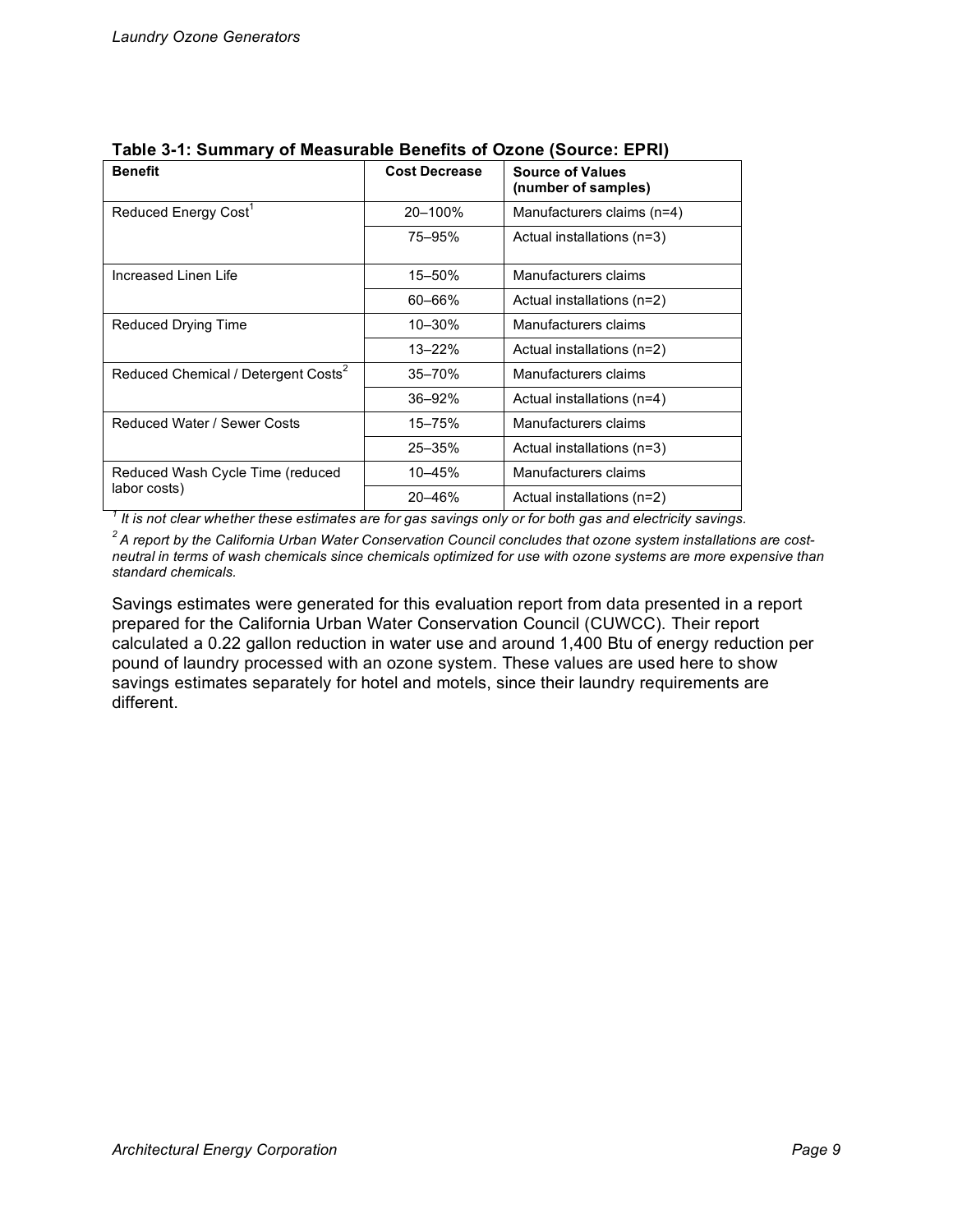| "פייי יי ענ                                                    |               |               |                                                                                                                |
|----------------------------------------------------------------|---------------|---------------|----------------------------------------------------------------------------------------------------------------|
|                                                                | <b>Hotels</b> | <b>Motels</b> | <b>Source</b>                                                                                                  |
| Number of guestrooms per site                                  | 450           | 125           | <b>CUWCC</b>                                                                                                   |
| Daily laundry load per guestroom (lbs)                         | 36            | 23            | <b>CUWCC</b>                                                                                                   |
| Average occupancy rate (%)                                     | 70%           | 60%           | <b>CHLA &amp; CUWCC</b>                                                                                        |
| Percent of laundry load washed with<br>ozone system            | 85%           | 95%           | CUWCC - Heavily soiled laundry will<br>need to be washed with traditional<br>wash cycles and is excluded here. |
| Annual laundry load per site (lbs)                             | 3,518,235     | 598,144       | <b>CUWCC</b>                                                                                                   |
| Water savings (gal/lb)                                         | 0.223         | 0.223         | <b>CUWCC</b>                                                                                                   |
| Site gas energy savings (Btu/lb)                               | 1,400         | 1,400         | CUWCC - Averaged values, assuming<br>35% medium soiled and 65% lightly<br>soiled laundry load.                 |
| Total water savings (gallons)                                  | 784,566       | 133,386       | Calculation                                                                                                    |
| Total site gas savings (therms)                                | 49,255        | 8,374         | Calculation                                                                                                    |
| Water cost (\$/1000 gal)                                       | \$12          | \$12          | Estimated from San Francisco PUC<br>water & wastewater rates.                                                  |
| Gas cost (\$/therm)                                            | \$0.70        | \$0.70        | Estimated from PG&E GNR-1 rates.                                                                               |
| Annual cost savings (\$/yr)                                    | \$43,552      | \$7,404       | Calculation                                                                                                    |
| Estimated system installation cost (\$)                        | \$55,000      | \$17,000      | <b>CUWCC</b>                                                                                                   |
| Simple payback period without incentive<br>(yrs)               | 1.26          | 2.30          | Calculation                                                                                                    |
| PG&E incentive rate (\$/therm)                                 | \$0.80        | \$0.80        | SPC program rates                                                                                              |
| Estimated PG&E incentive (\$)                                  | \$27,500      | \$6,700       | Incentive limited to 50% of total cost                                                                         |
| Estimated system installation cost with<br>incentive $($ math) | \$27,500      | \$10,300      | Calculation                                                                                                    |
| Simple payback period after incentive<br>(yrs)                 | 0.63          | 1.39          | Calculation                                                                                                    |

#### **Table 3-2: Estimated Energy Savings from Existing Case Studies**

A reduction in water use will also lead to reduced pumping energy. These energy savings will not be realized at the facility unless they have additional pumping equipment for domestic hot water.

The California Energy Commission (CEC) estimates that 3,950 kWh is used for every million gallons of water that is pumped and treated as municipal water and wastewater. This value is for northern California. For southern California this value increases to 12,700 kWh per million gallons of water.

**Table 3-3: Electricity Use in Typical Urban Water Systems**

|                             | Northern California | Southern California |
|-----------------------------|---------------------|---------------------|
|                             | (kWh/MG)            | (kWh/MG)            |
| Water supply and conveyance | 150                 | 8,900               |
| Water treatment             | 100                 | 100                 |
| Water distribution          | 1,200               | 1,200               |
| Wastewater treatment        | 2,500               | 2,500               |
| Total                       | 3,950               | 12.700              |

*Source: CEC report: California's Water – Energy Relationship*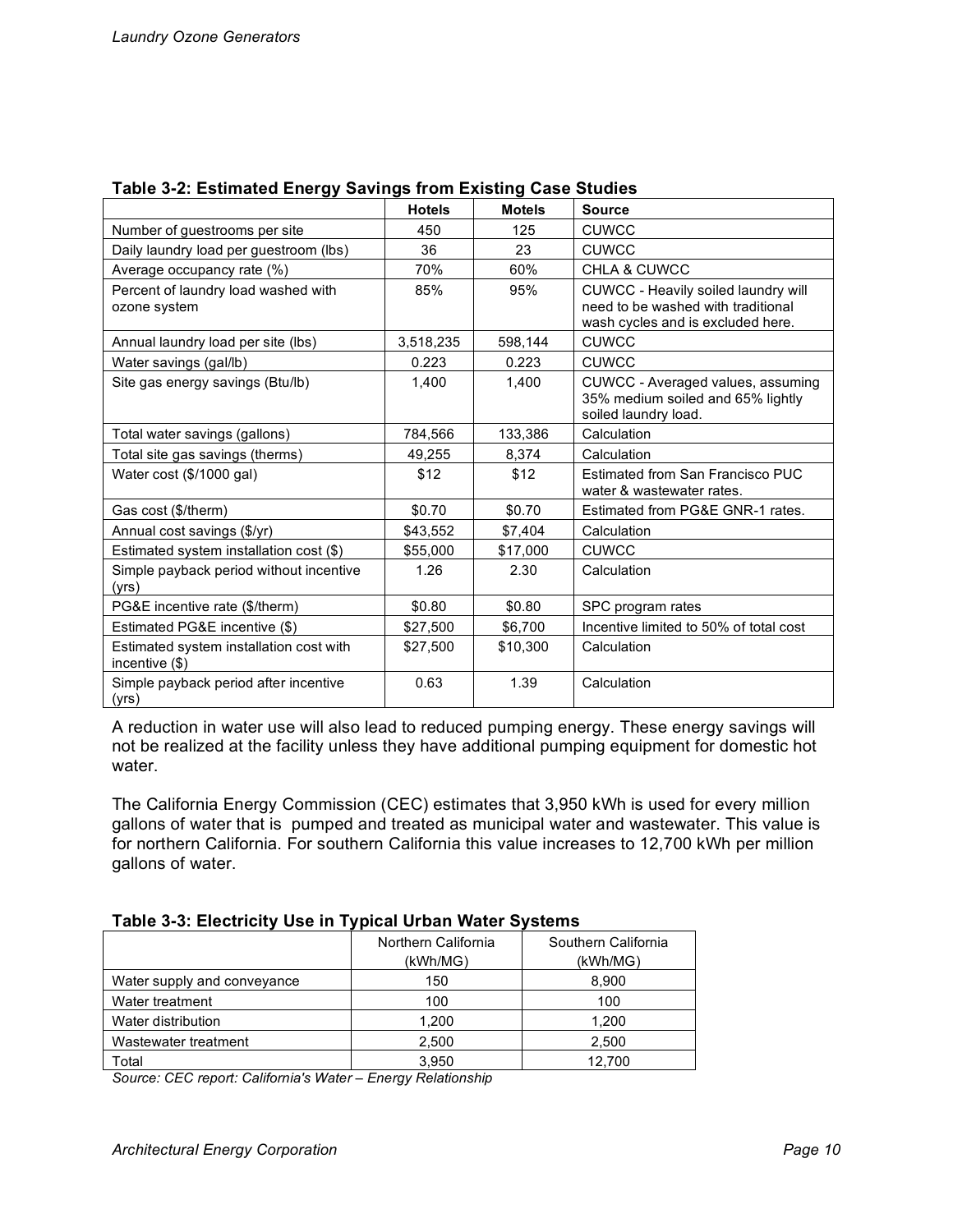#### **3.3 Other System Benefits**

One of the biggest benefits of ozone systems is the reduction in water consumption. Facilities have to pay their water utility for both the water supplied to them and the wastewater removed from their facility for treatment. By reducing the water requirements, owners can save substantially on water costs. Ozone also results in reduced volume of chemical reagents used in the wash cycles. In addition to wider environmental benefits, these two elements can form part of a strategy to certify a facility under the U.S. Green Building Council's LEED rating system.

Water districts benefit because they use less energy to treat the water and pump it to their customers. The current estimate of energy used to transport and treat municipal water and wastewater is about 3,950 kWh per million gallons of water. This is a wider benefit to the state; facility owners won't see this reduction on their electric bills, but should see a reduction in water and wastewater costs.

Due to the reduced chemical usage, the wear and tear on linens is reduced, potentially increasing their service life. (As noted previously, one chemical manufacturer claims that high concentration ozone applied directly to fabric can reduce the life of the fabric.)

A reduction in time for each wash cycle can potentially lead to labor savings, since one person can process more laundry per shift.

An added benefit is that ozone improves the quality of the wastewater going to the sewer, both because it helps reduce the concentration of wash chemicals and because it acts as a pretreatment for the wastewater.

Chemicals developed to work optimally with ozone systems are typically more expensive than conventional chemicals. This indicates that even though there will be a reduction in the volume of chemicals used per pound of laundry, the cost of chemicals per pound will increase so that there is no net cost savings. The cost of laundry chemicals can be assumed to be about the same with or without ozone treatment.

Customers have reported that linen washed in ozone systems is whiter, fluffier, and smells fresher, compared to linen washed in traditional wash cycles.

#### **3.4 Demand Response Capability**

Laundry systems work on a preset sequence of cycles which depends on the type of load being washed. This would indicate that interrupting a wash in progress is not advisable. Therefore demand response is not a realistic capability either in traditional laundries or ones equipped with an ozone generator. If a hotel uses electricity to heat water, some permanent reduction in demand may be achieved, but only if they are washing during the peak hours.

#### **3.5 Cost Effectiveness**

System cost ranges from \$15,000 to \$55,000, depending on size of the laundry facilities. An average-sized ozone system will be able to process around 5,200 lbs of laundry per 8 hour shift and cost about \$33,800 or \$6.50 per pound of capacity.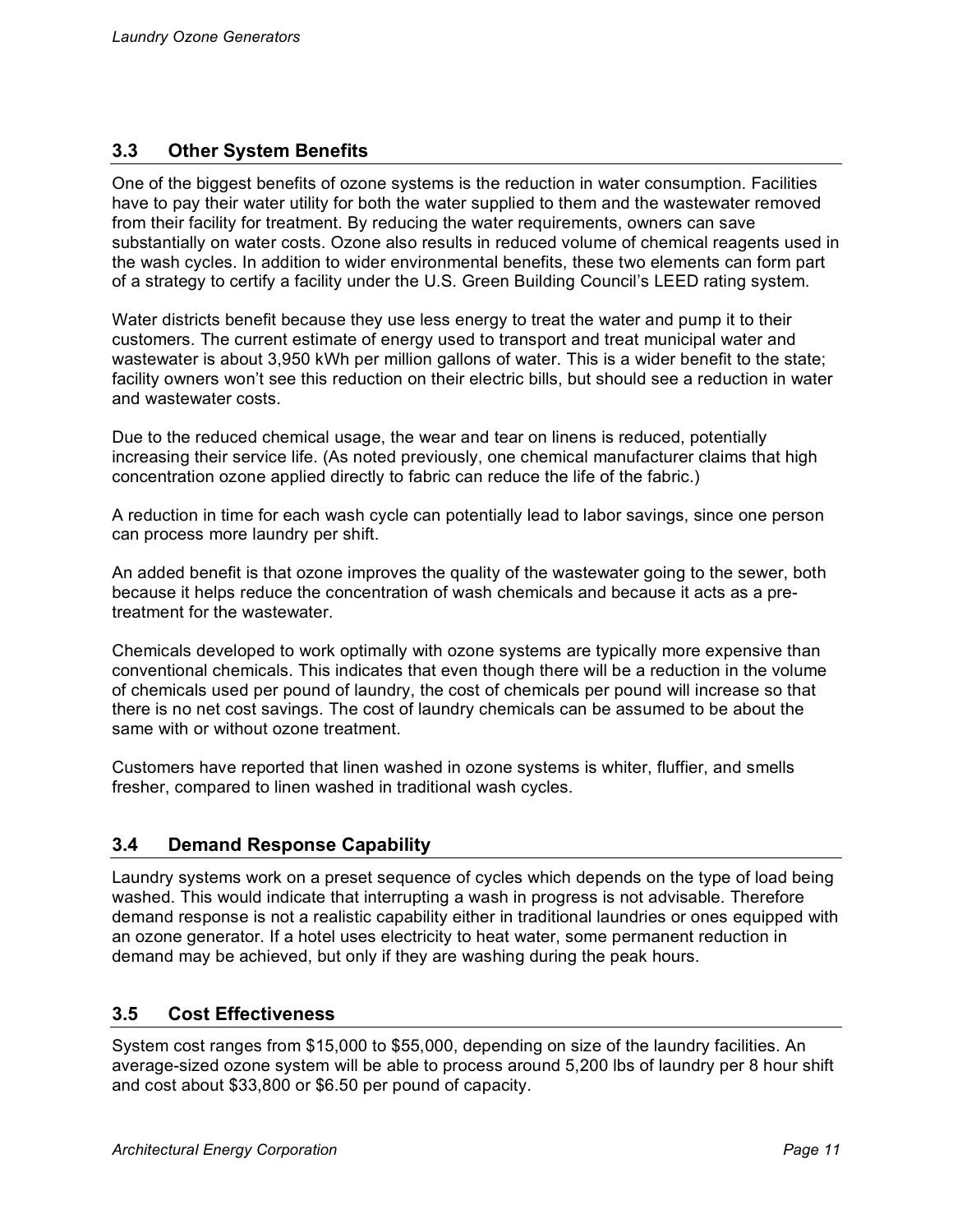The cost effectiveness will depend on the fraction of the laundry load which is classified as having heavy, medium or light soil. Various case studies from existing installations have indicated that the laundry ozone generator pays back in two to three years, based on energy and water cost savings.

Payback and cost effectiveness will be significantly impacted by the amount of laundry at a facility which needs to be washed without ozonation. Ozone systems reportedly don't work well with heavy soiled items like table linen and fabric used in kitchens. Some hotels also choose not to use linen with high thread count in ozone systems. These may still need to be washed with high temperature water and conventional chemicals.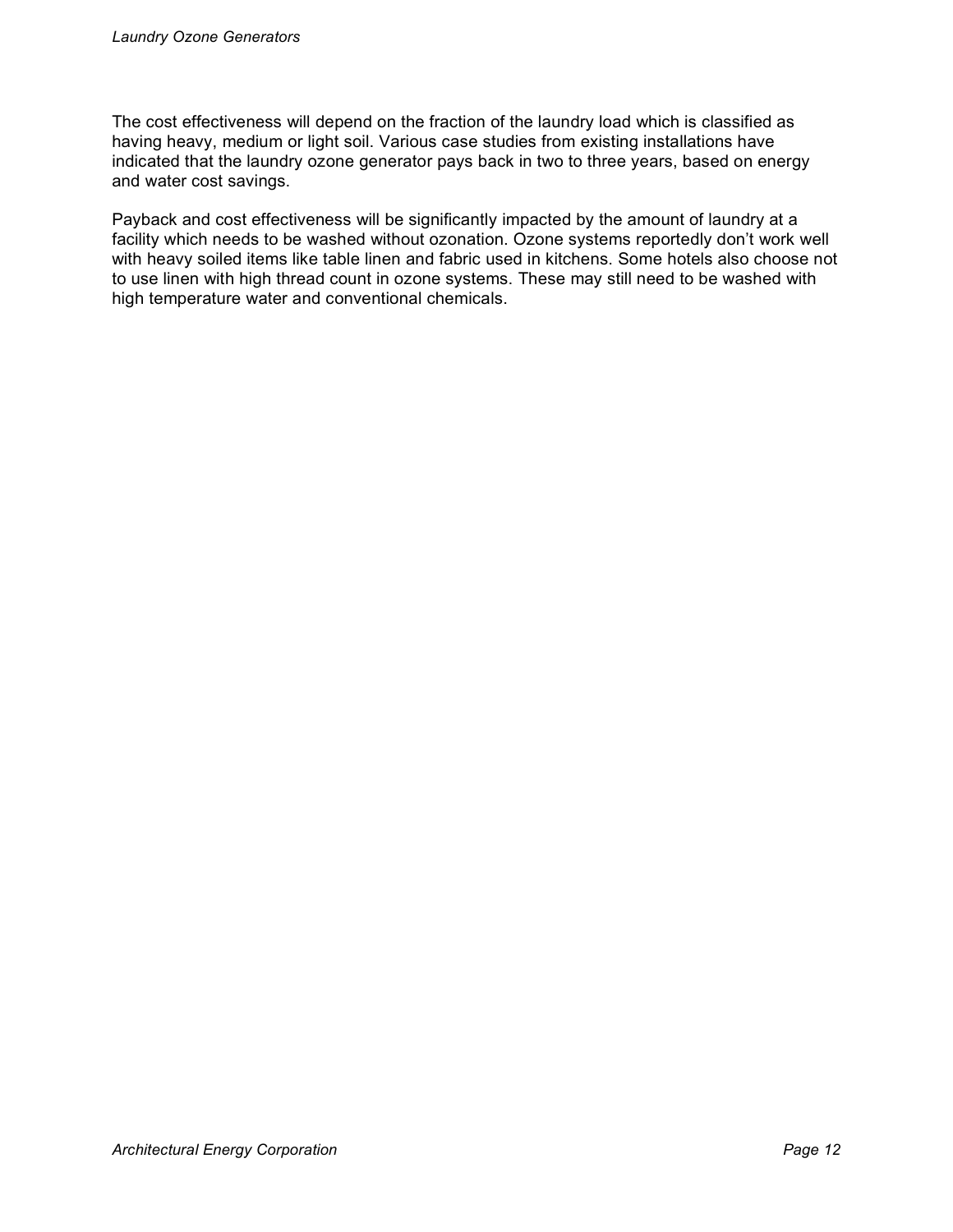# **4.0 Design Considerations**

#### **4.1 Implementation Issues**

Various solutions are available for owners considering implementation of a laundry ozone generation system at their facility. A single ozone generator with a pressurized storage tank can be used to serve multiple machines, or each can be equipped with a dedicated generator. The decision on which solution to use will depend on the size range of laundry loads and the nature of the washing machines present on site. A single generator may be more efficient overall, but modular systems offer redundancy, so in the event one generator is down for service, the other generators can still be used;

Ozone generators require some routine maintenance, such as cleaning of diffusion filters. Case studies indicate that owners have been generally satisfied with the investment and have not reported any problems with their generators.

#### **4.2 System Persistence Risks**

A literature review indicated that ozone systems were the subject of significant debate within the industry over the last 15 years. Some unsatisfactory operations resulted due to neglecting the role of wash chemicals in the process and problems with generator equipment. Ozone systems are thus no longer viewed as a catch-all solution but as a complement to existing wash technology and practices. Advances in technology seem to have overcome most of these issues, since more recent articles in trade magazines and hotel customers all present a favorable picture.

Some customers have indicated that high thread count linens, typically found in luxury hotels, are not washed effectively with ozone systems. As a result, these are usually washed with traditional chemical additives and not ozone.

Ozone has a slight odor, which means that laundry rooms need to be well ventilated.

Due to its high oxidizing potential, ozone is a very toxic and highly reactive gas. To prevent the release of gas into workplace air, ozone should be produced, utilized, and consumed within a totally enclosed system. It is extremely important that all controls on the ozone generator system and the workplace ventilation systems are operating properly.

People working with ozone should be properly trained regarding its hazards and its safe use. Only authorized personnel should have access to the work area. All guidelines regarding operating procedures, maintenance, and safety precautions (e.g. lock-out) should be followed closely.

The half-life of ozone in air in the absence of contaminants is 4–12 hours depending on temperature and humidity. Ozone' half life in water varies from seconds to hours depending on temperature, pH, and water contaminants. The concentrations used in laundry systems are usually not high enough to cause serious safety concerns for workers.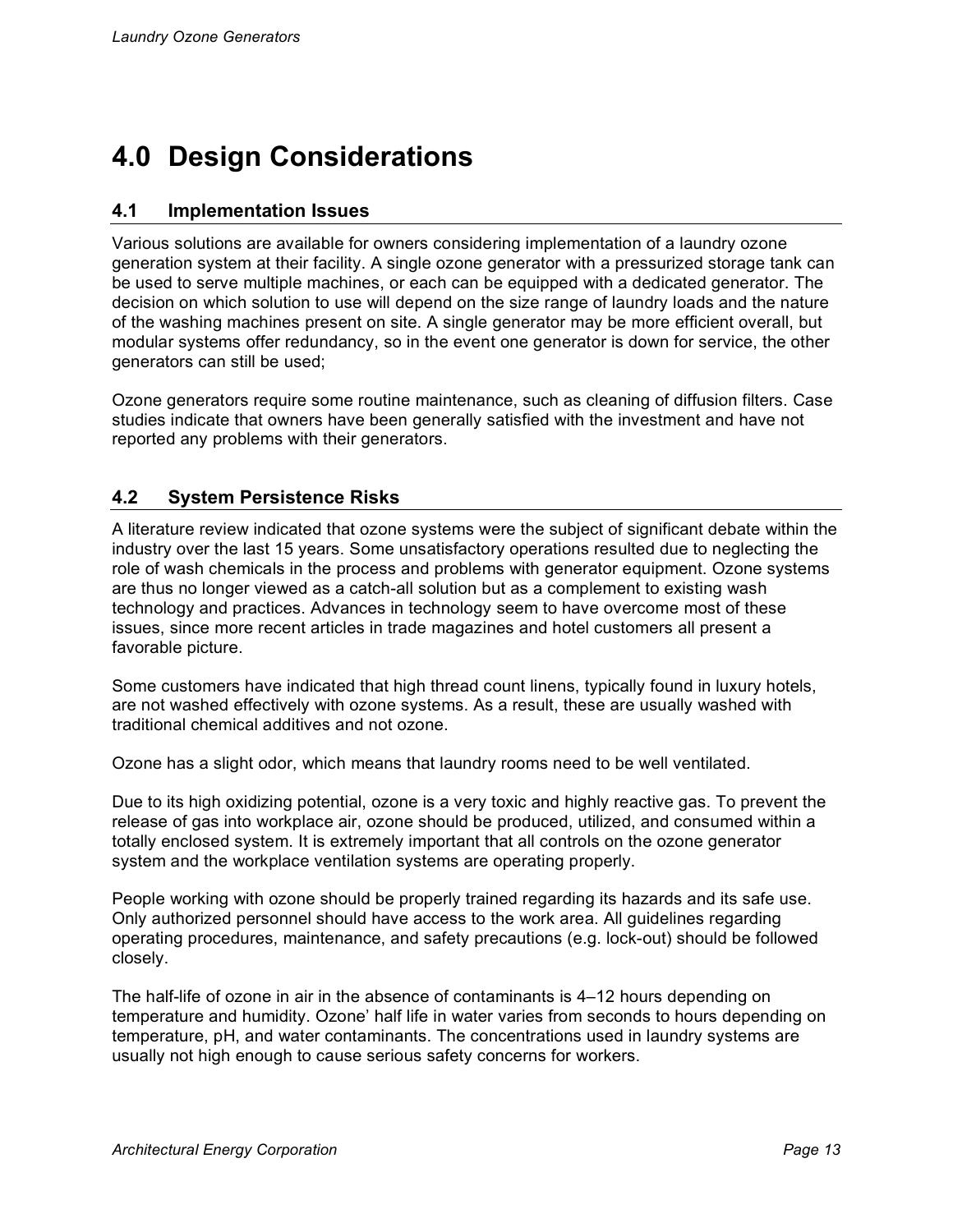#### **4.3 Codes and Standards**

Local environmental codes may require pretreatment of wastewater before it leaves the site. The ozone generator improves the quality of the wastewater going to the sewer, both because it helps reduce the concentration of wash chemicals and because it acts as a pre-treatment for the wastewater.

#### *4.3.1 Permissible Exposure Limit*

The current long-term maximum exposure level to ozone allowed by the U.S. Occupational, Safety and Health Administration (OSHA) is 0.1 ppm averaged over an eight-hour work shift, five days per week. The ASHRAE maximum allowable concentration in an air-conditioned space is 0.05 ppm. The OSHA short-term exposure limit (STEL) is 0.3 ppm over a 15-minute period, not to be repeated more than two times in an eight-hour period. Prolonged exposure by humans to ozone has produced no apparent ill effects at 0.2 ppm. However, a 60-minute exposure at 50 ppm would generally be considered as fatal. No criteria is set for the permissible concentration of ozone in water, which is not considered a hazard.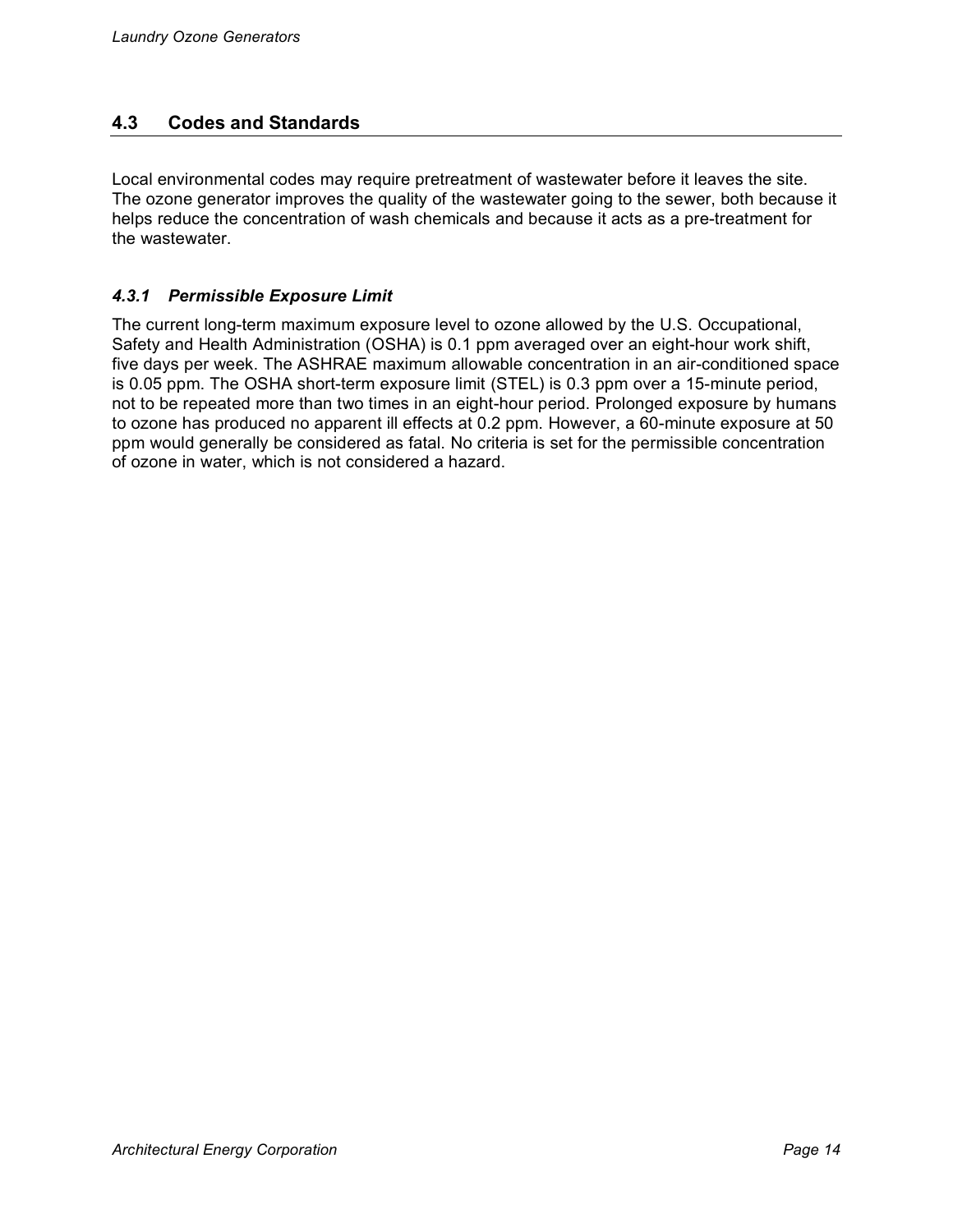# **5.0 Energy Savings Opportunity in PG&E's Territory**

The opportunity for energy savings estimates are based on average water and energy savings estimates. A wider environmental benefit will be the avoided energy use for pumping and treating the water and wastewater

A potential market impact is shown in Table 5-1, for an assumed 10% market penetration in hotels and 25% market penetration in motels.

|                                                | <b>Hotels</b> | <b>Motels</b> | <b>Source</b>                                                                                    |
|------------------------------------------------|---------------|---------------|--------------------------------------------------------------------------------------------------|
| Number of sites                                | 500           | 6.000         | CHLA                                                                                             |
| Annual laundry load per site (lbs)             | 3,518,235     | 598,144       | <b>CUWCC</b>                                                                                     |
| Water savings (gal/lb)                         | 0.223         | 0.223         | CUWCC                                                                                            |
| Site gas energy savings (Btu/lb)               | 1.400         | 1.400         | CUWCC - averaged<br>values assuming 35%<br>medium soiled and 65%<br>lightly soiled laundry load. |
| Total water savings (gallons)                  | 784,566       | 133,386       | Calculation                                                                                      |
| Total site gas savings (therm)                 | 49,255        | 8,374         | Calculation                                                                                      |
| Market penetration                             | $10\%$        | 25%           | CUWCC                                                                                            |
| Municipal energy savings (kWh/ million<br>gal) | 3.950         | 3,950         | <b>CEC</b>                                                                                       |
| Total water savings (gallons)                  | 39,228,320    | 200,079,084   | <b>CUWCC</b>                                                                                     |
| Annual PG&E gas savings (therms)               | 2,462,765     | 12,561,019    | CUWCC                                                                                            |
| Annual PG&E municipal energy savings<br>(MWh)  | 155           | 790           | Calculation                                                                                      |

#### **Table 5-1: Potential Market Impact**

Some facilities in built-up areas may use steam from a district heating system to provide hot water to the facility. The heating energy reduction from these facilities will not appear on their PG&E bills.